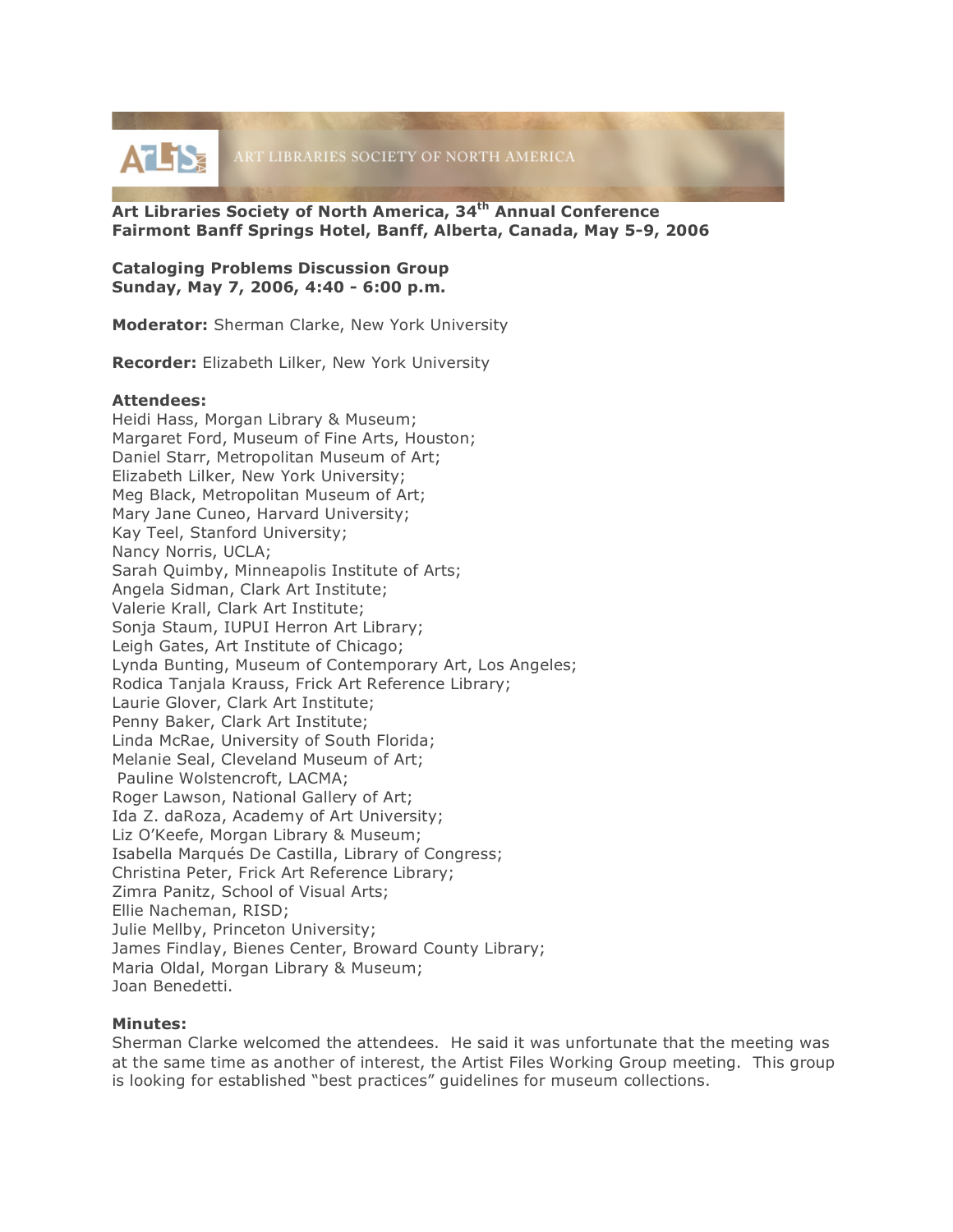Sherman began by saying there were two big issues recently effecting catalogers. First, the news of the RLG and OCLC merger is of concern to many catalogers who rely on their bibliographic record in RLIN21. It is not certain what a combined database will include. Second, the notice from the Library of Congress, dated April 20, 2006, announced their decision to cease to provide controlled series access in the bibliographic records beginning May 1, 2006. This decision, and the manner in which it was announced, was the cause of much concern and grief to the cataloging community. Many librarians cannot remember any LC decision being implemented on such short notice. Due to the reaction, implementation has been postponed until June 1, 2006. As many libraries depend on LC's series authority work, it is uncertain if the collective PCC libraries will be able to replace LC in producing series authority records. Isabella Marqués de Castilla (Library of Congress) said that questions or concerns about the series decision should be directed to CPSO in order to obtain authoritative information. She said that through the Library of Congress website the CPSO webpage (http://www.loc.gov/catdir/cpso) information can be accessed. She said that in January of this year the cataloging division lost a significant number of catalogers due to retirement.

Kay Teel (Stanford University) said that PCC libraries may have to follow LC's practices. She said this decision would complicate classed-together series at Stanford. Daniel Starr (Metropolitan Museum of Art) said that some series could be abandoned, while others were very important. Mary Jane Cuneo (Harvard University) said some senior catalogers at her institution feel that PCC should not take up the work LC is dropping, because in most institutions management will not support it. It was also mentioned that the Cataloging Advisory Committee (CAC) could write a letter protesting LC's decision.

Daniel Starr talked about the problems with LCSH period subdivisions for East Asia. Many of the dynasties are combined, and do not reflect current scholarship. He suggested starting a small task force to draft a letter the CAC could send to CPSO.

After discussing these issues, Sherman asked that anyone in the room could bring up a topic for discussion. Margaret Ford (Museum of Fine Arts, Houston) asked if anyone could recommend training material for new catalogers. Heidi Hass (Morgan Library & Museum) recommended Cataloging Concepts manuals published by LC. Sherman added that the New York Catalogers Discussion Group (CDG) had a meeting last December that discussed local documentation, and that the minutes are available on the CDG website (http://www.artcataloging.net/cdg/cdgcover.html)

Daniel Starr questioned the lack of documentation on cataloging back-to-back publications. Rodica Tanjala Krauss (Frick Art Reference Library) suggested he look at the SCIPIO guidelines for auction catalogs.

Lynda Bunting (MOCA) asked how others were keeping current with the work generated by catalogers adding death dates to name authority records. Sherman mentioned that OCLC had an RSS feed on their website, and changed headings were posted weekly. Sherman also mentioned that NYU would soon have their catalog sent for processing to LTI. Heidi Hass said she had a library assistant doing this work that pertained to the Morgan's catalog. Sherman reminded attendees that cleaning up related name/title records should be revised when the name record is revised.

Kay Teel spoke about the new CONSER access level pilot project. This shorter bibliographic record for serials will affect copy cataloging for serials, as CONSER will be adopting this record standard. Information on this is available at the CONSER website (http://www.loc.gov/acq/conser/access-level.html)